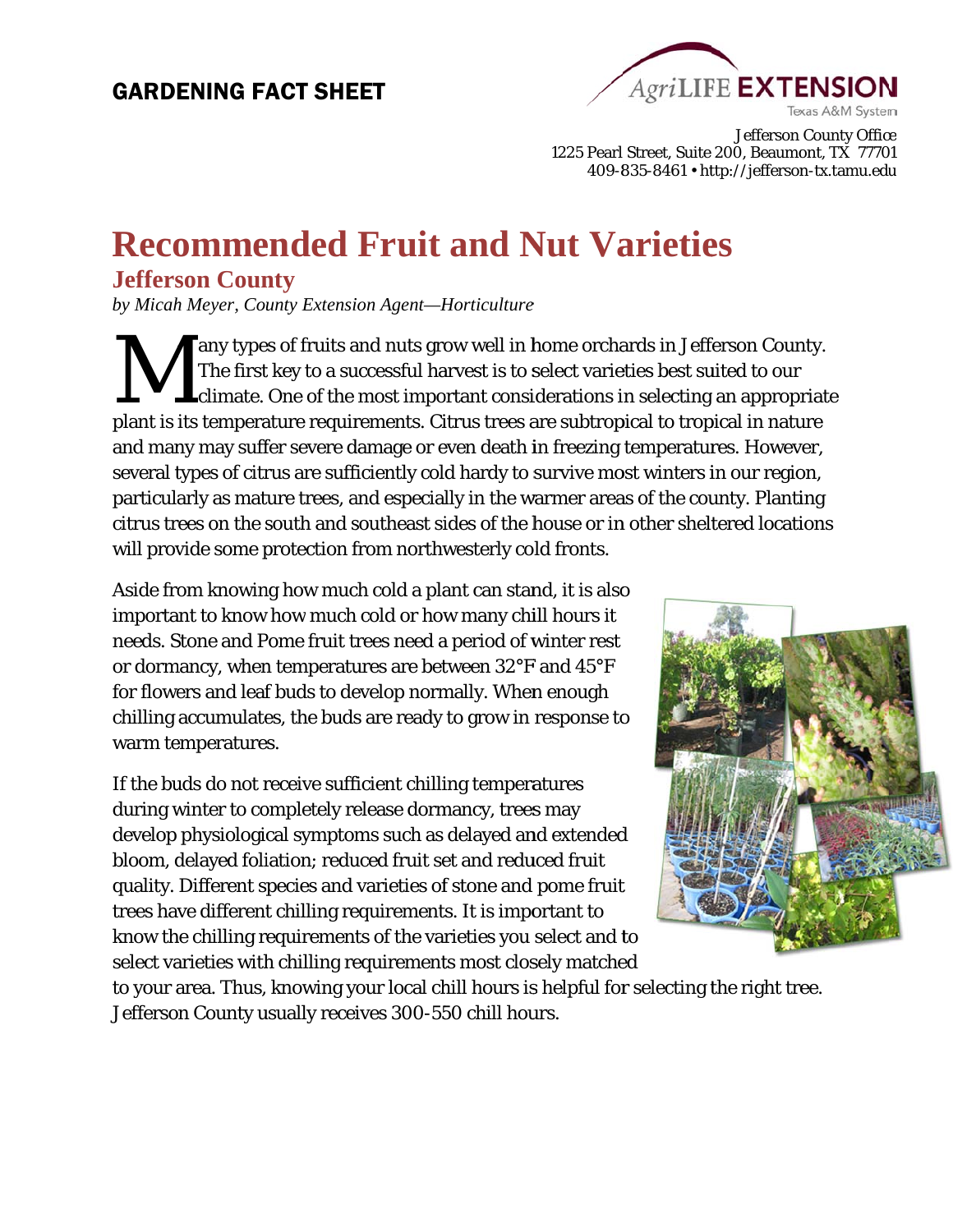# **Pome Fruit**

# *Apple*

*Most varieties require cross-pollination; for maximum production plant two varieties. Exercise caution in purchasing mail order apple trees propagated in other regions of the country since the bloom cycle may not be synchronous. Rootstocks are very important and many trees are often grafted onto dwarfing rootstocks to maintain a smaller tree that fits well in most home orchard situations.* 

**Anna.** Large crops; sweet and crisp; stores two months; self-fruitful, but better production if pollinated by Dorsett Golden. Commonly available and is a good apple for the Golden Triangle. 200 chill hours.

**Dorsett Golden.** Sweet, crisp, very flavorful; large and firm. Very low chill requirement; pollinator for Anna. Commonly available and is a good apple for the Golden Triangle. 100 chill hours.

**Fuji.** Has a poor appearance, but is a very high quality apple. Sweet, crisp, very flavorful apple. It has a dull reddish orange skin, sometimes russet. It is somewhat self fruitful, but better with a pollinator nearby. Many people find this to be a poor producer in our area. 550 chill hours.

**Beni Shogun Fuji.** Fewer chill hours required than Fuji and sweeter too; pinkish in color; self-fruitful, but better with a pollinator. 500 chill hours.

**Ein Shimer.** A low chilling apple that was developed in Israel. It has yellow skin with a tart flavor. It is not a high quality apple, but it will grow in our low chill environment. It is partially self fruitful, but will yield more if pollinated with Anna or Dorsett Golden. 350 chill hours

**Gala.** Wonderful dessert apple from New Zealand; crisp, nice blend of sweetness and tartness, with rich flavor; reddish orange over yellow skin; early harvest; self-fruitful; It might not get enough chill hours during mild winters. 550 or more chill hours.

# *Mayhaw*

*Mayhaw are a native species of hawthorn that grow from east Texas to Florida. In the wild they are usually found in swampy areas; however they will grow well when planted in a home landscape or orchard. The fruit are small and not good for fresh eating, but they are prized for making some of the finest jelly in the South.* 

**Super Spur.** Skin is red & yellow, round; with yellow flesh. Excellent production on a spur-type tree; rust susceptible; fruit drops when ripe.

**Big Red**. Skin is red; round; red flesh. Large fruit and is late blooming.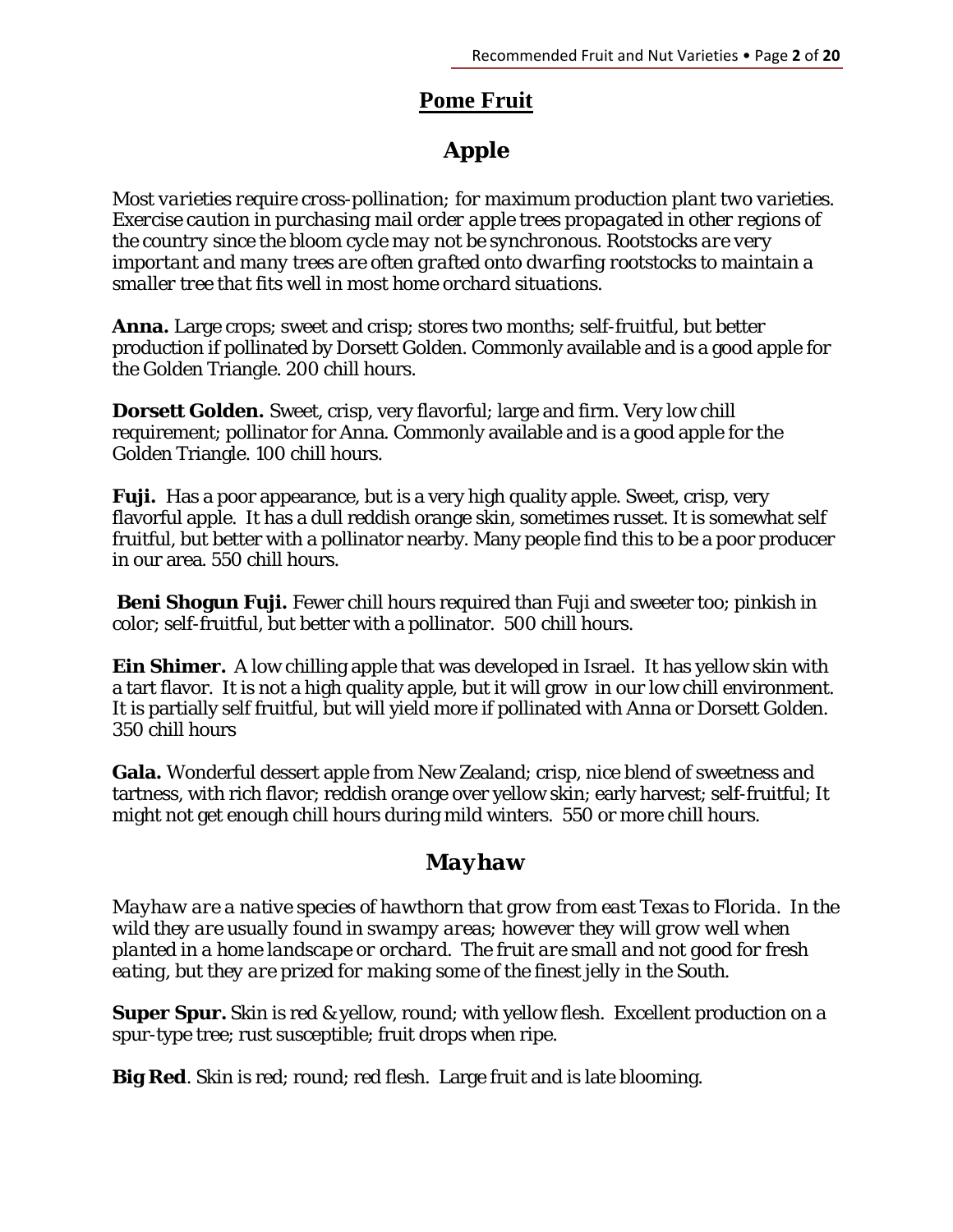**T.O. Warren Superberry.** Skin is red; round; reddish flesh. Attractive fruit.

**Mason.** Skin is red; round; reddish flesh. Attractive fruit, early blooming; fruit hangs well on tree.

**Georgia Gem.** Large, red fruit. Attractive fruit and a good tree.

**Reliable.** Late bloomer rarely caught in a late frost. Large fruit with red skin.

#### *Pears*

*Pears are a great fruit for Jefferson County as long as you use varieties that are resistant to fire blight. You usually need more than one variety for cross pollination and fruit set. Pears can become large trees, so plant them in an area with plenty of space. It can take a tree 5 years or longer to come into production.* 

 *European pears are the classic pears that we are familiar with and are usually harvested in a green stage and allowed to ripen at room temperature. Asian pears reach optimum quality when allowed to ripen on the tree, similar to apples or peaches. Asian pears will be crisp and juicy, with some tartness, especially near the core. European pears will be soft and juicy, with a sweeter, more mellow taste.* 

#### *Asian Pear*

**20th Century.** This pear is semi-self fertile. It is a medium to large, round, yellow-green colored pear of good quality. Will set a much heavier crop load if pollinated by another Asian pear. This pear is better suited to more northern locations, but it is has been grown successfully in the Houston area. 500 plus chill hours.

**Hosui.** It is a crisp pear with a lot of flavor. It is susceptible to fire blight but seems to tolerate it. 400-500 chill hours.

**Ya Lee.** Perhaps the most widely grown pear in the world and one of the few pyriform Asian pears. 250 chill hours.

**Kikusui.** Ripens in August with greenish yellow skin. The fruit is crisp, sweet, and juicy. 400 chill hours.

**Kosui.** This pear ripens in late July-August. It is yellow with russet skin. The fruit is smaller but with a very sweet taste. 500-600 chill hours.

#### *European Pear*

**Acres Home**. Very precocious, often bearing at three years with large, uniform and attractive pyriform fruit; mild citric acid flavor with some crunchiness; somewhat blight resistant; tree has a spreading shape. 400 chill hours.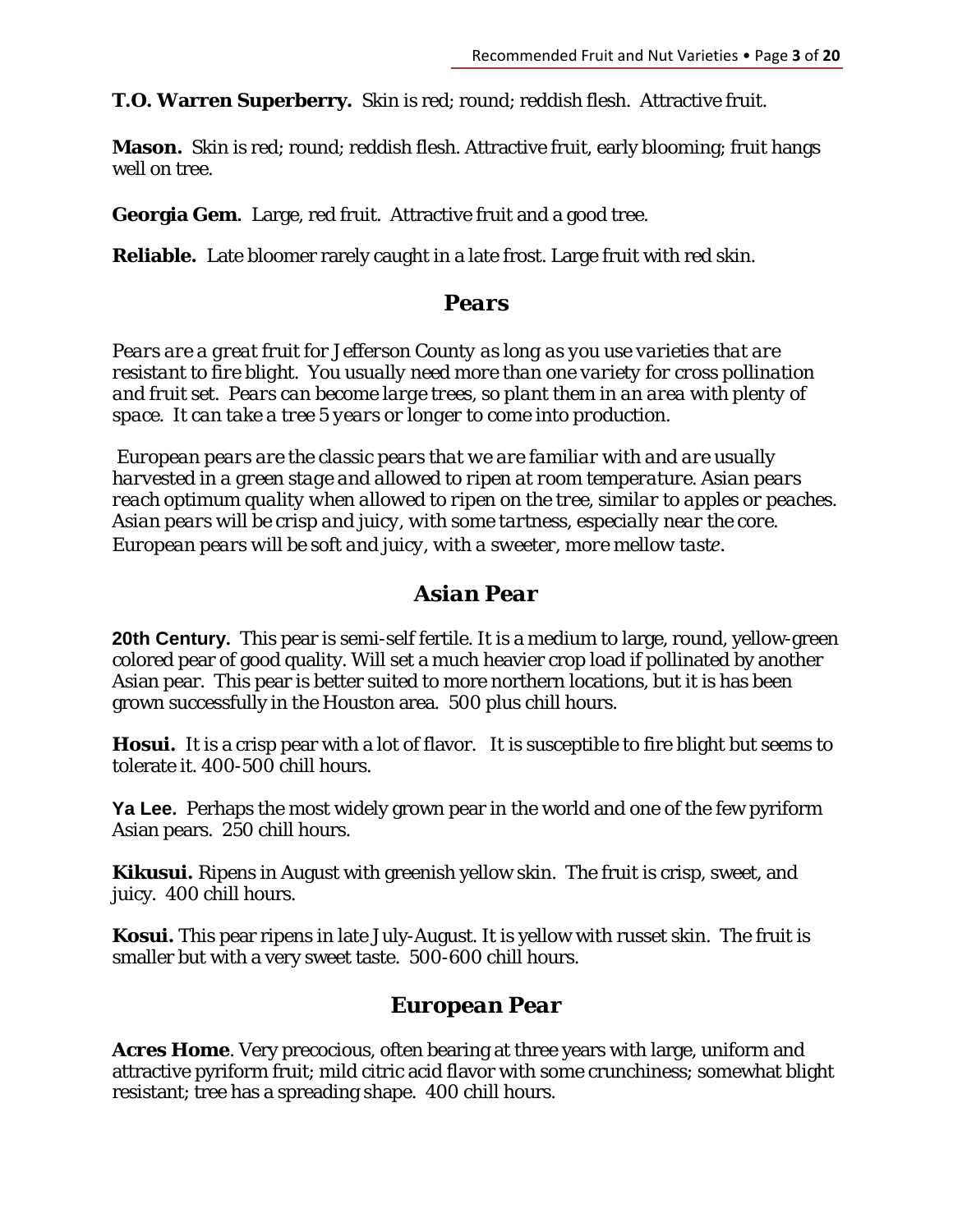**Ayers.** Very high quality; good blight resistance; ripens in mid- to late August; bears in seven to nine years; yellow with red blush; partially self-fruitful. 600 chill hours.

**Biscamp.** This is a great pear for southeast Texas, but it is hard to find. Good for cooking, canning, and fresh eating. 400 chill hours.

**Hood.** Greenish-white fruit; smooth pulp and crisp texture. One of the earliest blooming pear trees. 200 chill hours.

**Southern Bartlett.** Excellent quality pear. 400 chill hours.

**Southern Queen.** A russet pear with very good resistance to fire blight. 300 chill hours.

**Pineapple.** The tree is very productive and bears at an early age. The Pineapple pear is self-fertile but does much better with a pollinator. The tree is very productive and the fruit ripens in August. 200 chill hours.

**Warren.** Excellent quality dessert pear; resistant to fire blight; smooth flesh is juicy and buttery with superb flavor; good keeper; bears fruit in eight to ten years. This one is better suited to areas north of Jefferson County. 600 chill hours.

**Keiffer.** This is the most common pear in the South. It is a coarse pear that is better suited to canning and processing, rather than fresh eating. Tolerates fire blight and is a reliable, consistent bearing tree. 300-400 chill hours.

# **Berries**

# *Blackberries*

*Blackberries are well adapted to Jefferson County. They are a great crop for organic gardeners because they have relatively few insect and disease problems. They are self fruitful and do not require a pollinator. Some varieties are trailing and need to be trellised for support while other varieties are upright and do not require a trellis. Blackberries produce on new wood and require pruning each year after harvest.* 

**Apache.** Thornless blackberry from the University of Arkansas breeding program; medium size; fruit is sweet and firm; plants have upright growth habit. Not enough data to confirm its performance in Southeast Texas at this time.

**Arapahoe.** Thornless; early ripening; great sweet berry on very productive plant. Erect canes. Well suited variety for Southeast Texas.

**Brison.** Very thorny; upright; very heavy production; large, sweet, firm; small seed. An early ripening berry.

**Brazos.** An old variety released by Texas A&M. Very productive, large berries with large seed. The fruit is tart unless harvested when fully ripe.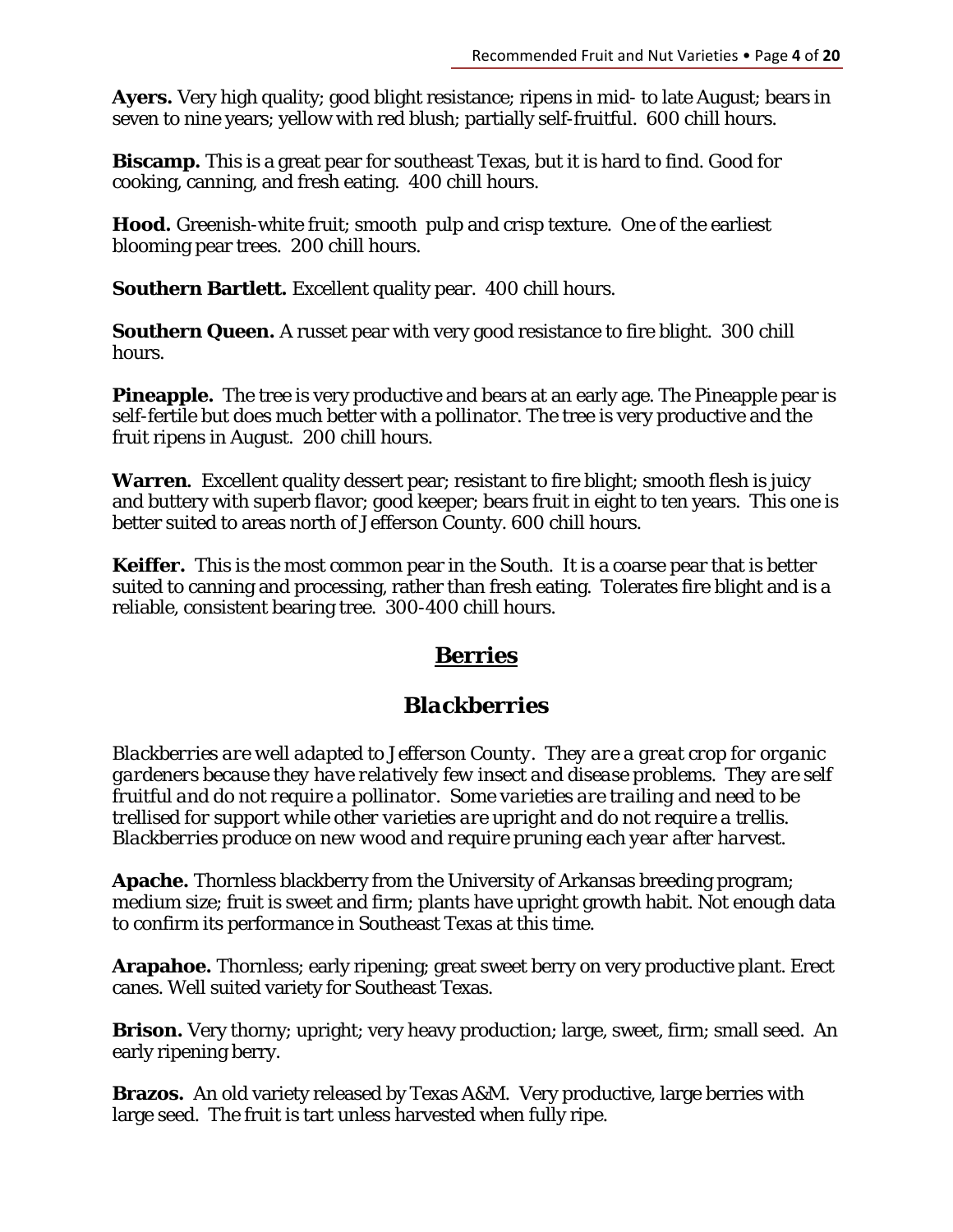**Kiowa.** Thorny; produces very large berries. High yielding with a long production season. Grows five to six feet tall with a four- to eight-foot spread; blooms earlier and longer than other blackberries. Outstanding blackberry for Jefferson County.

**Natchez.** Thornless blackberry from Arkansas. Has firm sweet fruit, upright growth, and looks to be a promising variety for Southeast Texas.

**Navaho.** Thornless blackberry from Arkansas; medium to large berry; semi erect growing. This variety may have trouble growing in Southern Jefferson County due to insufficient chilling.

**Ouachita.** One of the newest thornless varieties; large size berry; sweet; holds up well after harvest; vigorous vines.

**Rosborough.** Thorny; upright; heavy production; large, firm berry; small seed; much sweeter than Brazos. A good variety for Jefferson County.

# *Raspberry*

*Raspberries require a milder summer and a colder winter than we receive. There are a few varitiesthat might produce in the South, but only Dorman Red is consistently recommended.* 

**Dorman Red***.* The only raspberry that has proven to grow reliably on the gulf coast. It is a good producer but the quality is poor. Produces in June.

# *Blueberry*

*Blueberries have very specific soil requirements for growth. They prefer a sandy to sandy loam soil that is very acid (pH 4.5-5.5) and well drained. They have few pests and once established are very productive. They require cross pollination so plant more than one variety.* 

**Tifblue.** It is one of the best blueberries for home plantings. The fruits are large, light blue and ripen late in the season. The bush is vigorous and very productive.

**Premire.** Is an early season berry. The bushes are vigorous and productive.

**Delite.** Good as an ornamental. The fruits are small and light blue. This is a good late season berry.

**Brightwell.** Vigorous, upright plant, that produces outstanding yields of mediumsized fruit. It ripens early to midseason.

**Climax.** Early ripening. Most of the fruit ripens in a short period of time. The crop load is moderate to high.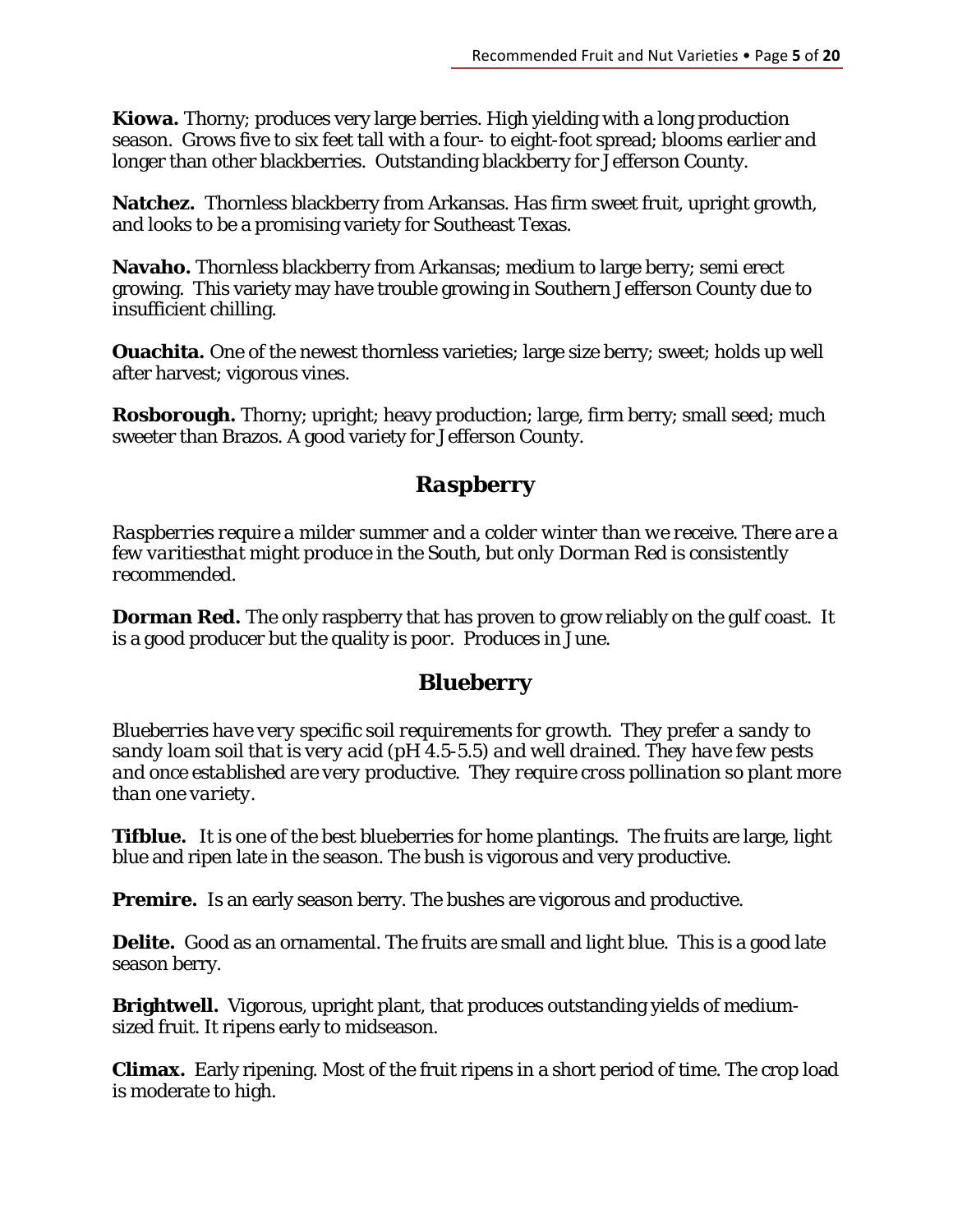**Garden Blue.** Produces a very small, light blue, midseason fruit. The bush is moderately large.

**Woodard.** Plants are medium in size. High yielding, large berries, good quality.

#### **Citrus**

*Citrus produces the best fruit yields for our area and requires little care. There are an infinite number of varieties, all generally grafted onto Poncirus trifoliata or its sport P. trifoliate 'Flying Dragon' in order to improve tolerance to our soils and to give some size control, as well as to induce early bearing. Many alternate rootstocks are also used. We recommend planting only virus-free plants from reputable growers or grafted trees with virus-free scions obtained from the Texas A&M University— Kingsville Citrus Center in Weslaco.* 

## *Grapefruit*

**Bloomsweet.** A cross between a pummelo and a sour orange; an excellent, hardy grapefruit; large and yellow with thinner skin; very juicy with sweet pale flesh and a unique flavor of grapefruit and orange.

**Cocktail.** Good fruit that is white fleshed; seedy; extra sweet; very juicy; and very mellow. Its low acid flavor makes it perfect for juicing.

**Golden.** Matures later in the season than their pink cousins; mild flavorful taste with very few seeds; blonde, thin skin; yellow to amber flesh; very juicy.

**Rio Red.** Large fruit; smooth, thin yellow rind blushed red when mature; flesh deep red and juicy with few seeds; ripens mid- to late November; holds well on the tree until March.

**Ruby Red.** Medium to large size fruit; usually flattened at each end; smooth yellow peel with areas of pink to red blush; segments have characteristic pink to reddish tinge; few seeds.

**Marsh.** Fruit is commercially seedless with pale yellow flesh and large open cavity in the fruit center; the major grapefruit variety for processing.

## *Kumquat*

**Meiwa.** Large, very sweet kumquat with a skin and fruit that is excellent for eating; very ornamental; a heavy bearer; survives 17°F or below.

**Nagami.** Small evergreen tree, very ornamental; bears profusely nearly year-round; slow growing; upright form to eight feet tall by six feet wide; more tart than Meiwa and much less seedy.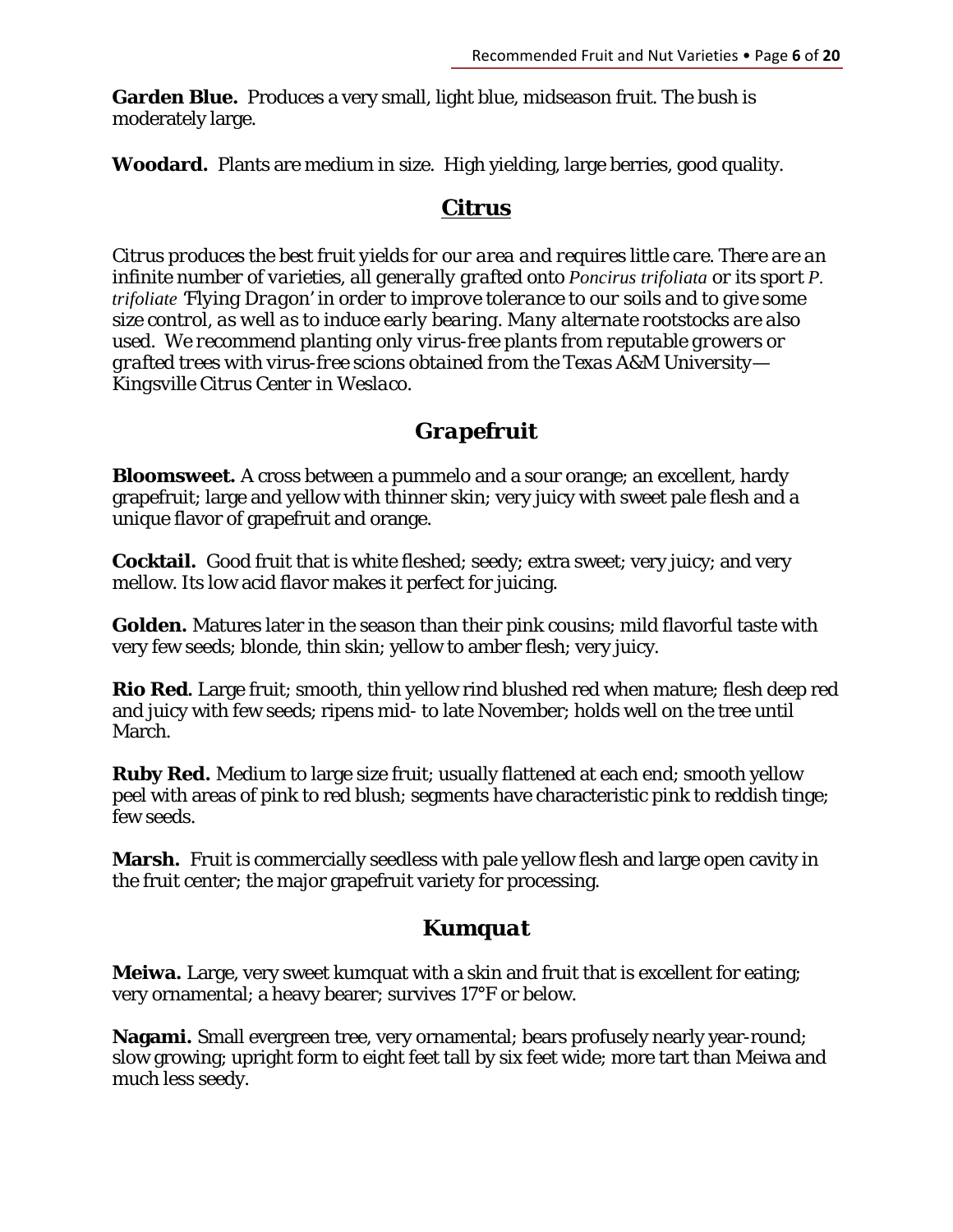**Calamondin.** This is not a kumquat, but it looks very similar. It has small kumquat size fruit; sour juice; very decorative plant; great to cook with fish; hardy into the teens.

#### *Lemon*

**Improved Meyer.** Grown from indexed stock; a very good tasting lemon; not very cold hardy, to 25°F; good as a container plant; virus free.

**Ponderosa.** Medium size vigorous, open-growing tree with large leaves and many thorns; new growth bronzy purple; huge fruit (sometimes more than two pounds); thick yellow rind; very acidic and seedy; ripens early to mid-October; holds well on the tree.

**Ujukitsu.** A Japanese cross between an orange and lemon, with exceptionally tasty mild flavors; a unique tasting fruit. Novelty.

**Variegated Pink Eureka.** Vigorous, open-growing tree with green/yellow/white variegation; makes a very attractive landscape plant; fruit is often ribbed. Cold sensitive.

#### *Lemonquat*

**Lemonquat.** Highly attractive, small to medium size tree, with elongated, deep green leaves; hybrid of a lemon and sour kumquat; small, pear-shaped fruit, with a smooth yellowish rind; tart flesh is orange-yellow with many seeds; holds well on the tree.

#### *Lime*

**Mexican/Key Lime.** Mexican and Key Lime are the same thing. Small, excellent quality fruit; excellent in pies and also in drinks such as limeade. Very productive; not cold tolerant; a very small ever-bearing tree. There are thornless and thorny varieties.

**Persian.** Handsome, compact, medium size tree with dark green leaves, bigger than the leaves of the Mexican or Key lime; tree has small thorns; dark green rind gradually turning light green then yellow at full maturity; fruit somewhat larger than the Mexican or Key lime.

**Kaffir lime.** Small to medium size upright growing tree with elongated, notched leaves and many thorns; aromatic leaves are used to flavor soups and curries in Asian cooking; small, rounded fruit with a dark green bumpy rind. Pulp is light green, sour and very seedy.

# *Limequat*

**Eustis.** Cross between Key lime and Meiwa kumquat; excellent lime substitute; fairly cold tolerant. Cold sensitive.

**Lakeland.** Yellow-orange fruit on bushes three feet tall; highly productive.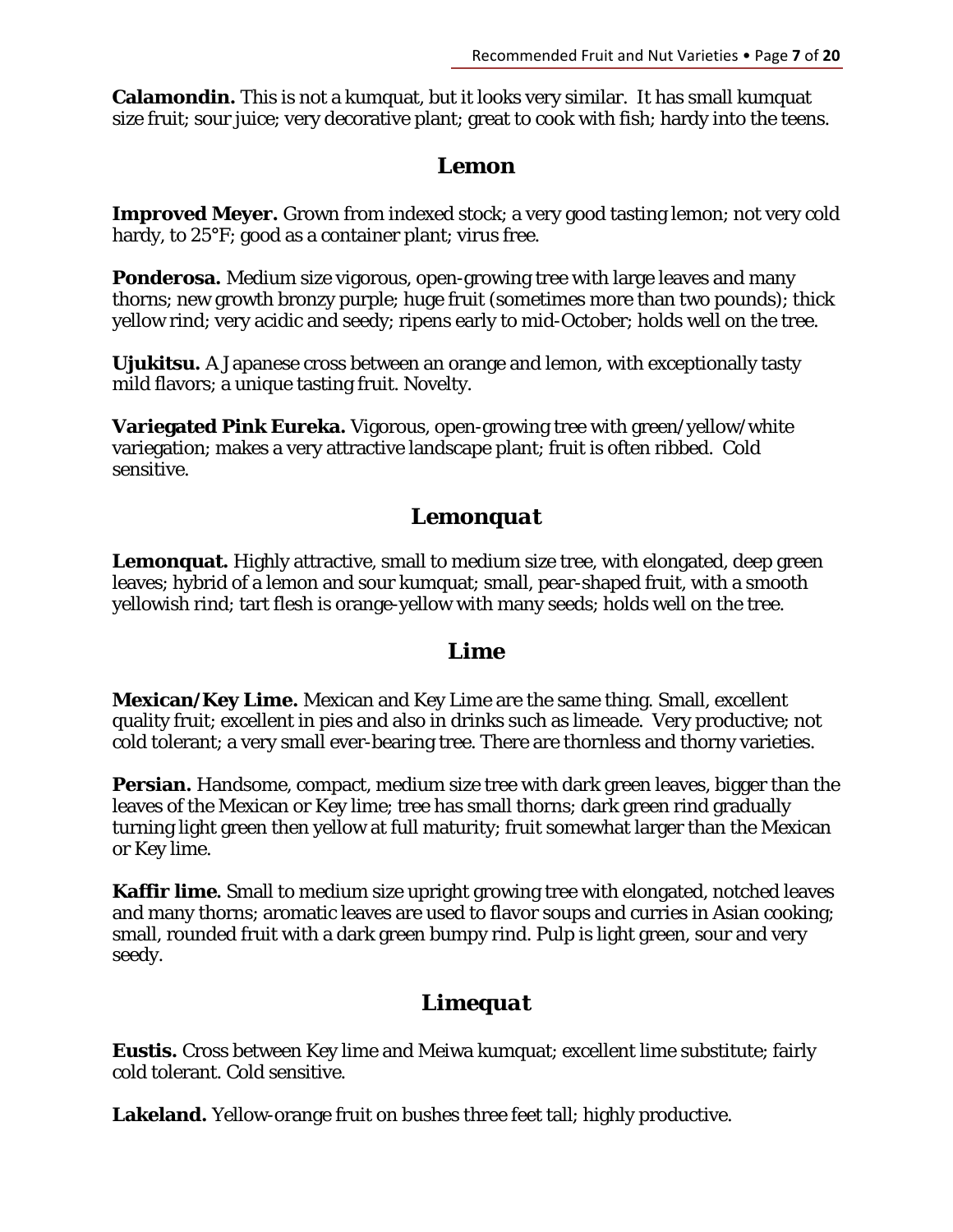**Tavares.** Larger than Eustis; cross between Mexican lime and Nagami kumquat; few seeds; lime-like flavor; small, compact tree with tiny leaves; highly productive; very cold tolerant.

## *Mandarin/Tangerine*

**Changsha.** Very cold hardy with small to medium size fruit and lots of seeds; matures to approximately 10 to 15 feet if not frozen back from a hard freeze; will come back from the roots as it is not grafted; hardy to approximately 15°F.

**Cleopatra.** A low spreading shrub or bushy tree with dark green, shiny leaves; bears fragrant white flowers, followed by a tart, navel-marked, deep reddish orange fruit.

**Atlas Honey.** Also called the Murcott, from an old Tangor variety. Fruit has a deep orange exterior; thin skinned; glossy texture; slightly flat in shape with no neck; very juicy; peels and segments easily; many seeds.

**Clementine Honey.** A very popular mandarin; produces high yields of a nearly seedless, sweet, tender, juicy, acidic fruit; matures late fall into winter; sensitive to freezing winter weather.

**Kishu Seedless Mandarin.** Small to medium size tree with dwarfing characteristics; small to medium size fruit; thin, bright orange easy-to-peel rind; sweet, juicy, mild flavored; seedless; ripens November through December. Highly recommended and a favorite plant of local citrus expert Bonnie Childers.

**Page.** High quality, good fruit that is sweet and easy to peel. Matures early in most years. Fruit holds well on the tree.

**Sunburst Tangerine.** Medium size, upright growing tree; medium size fruit with a thin, bright, orange-red rind; fairly easy to peel; few seeds; ripens early.

**Tonkan.** Medium to large fruit; deep orange and somewhat wrinkled; juicy and rich with a sweet flavor; stores and ships well.

## *Orange*

**Ambersweet.** Can be peeled more easily than other oranges; resembles a navel orange in size and appearance and has a good orange rind and dark orange juice color at maturity; trees moderately cold hardy.

**Cara Cara Pink Naval.** Medium fruit; deep orange skin with reddish flesh; interior is extremely sweet with a relatively low acid content; few to no seeds.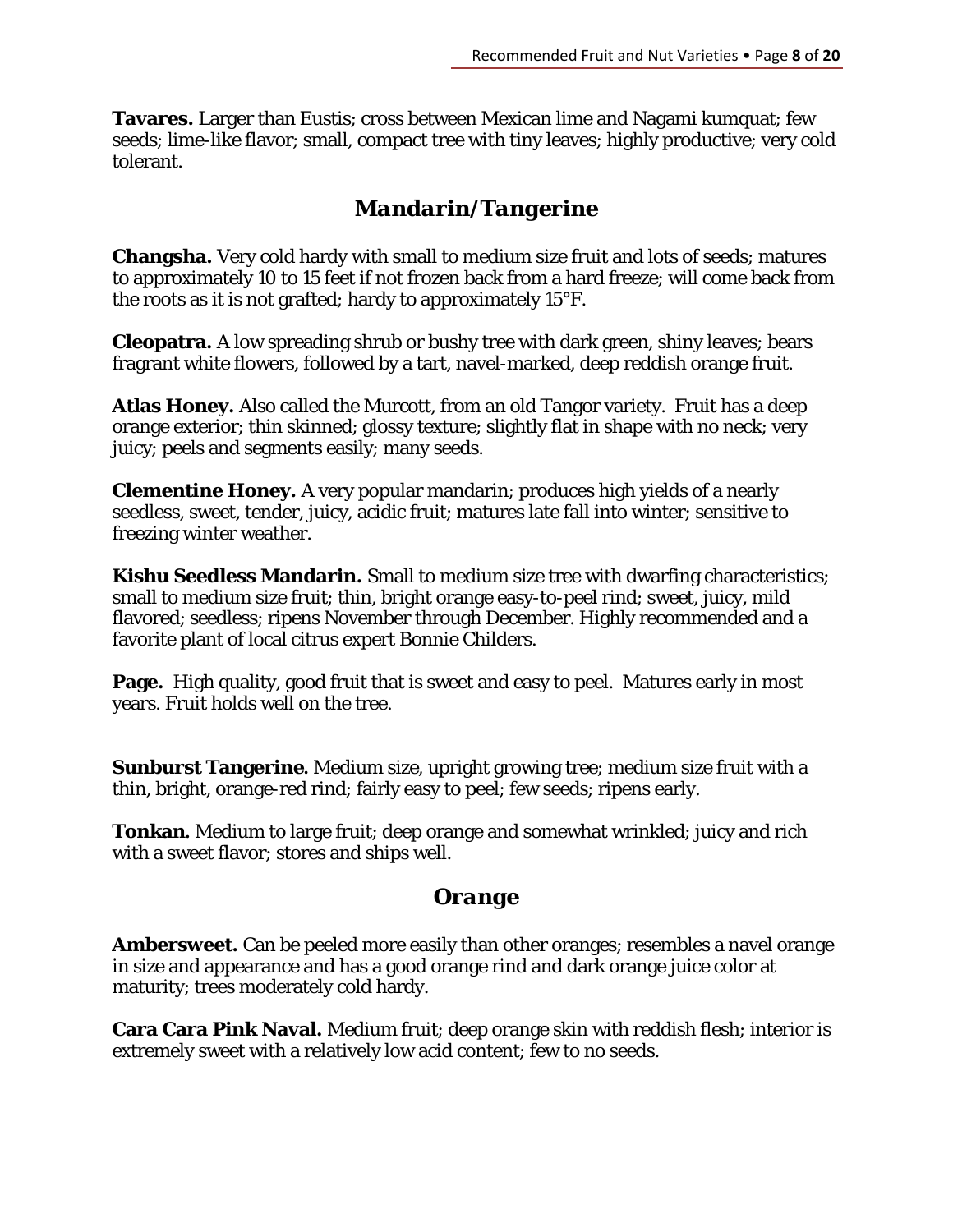**Marrs Early.** Juicy, seedless navel orange of low acidity; heavy crops of medium size fruit; exhibits a tendency to alternate bearing; grown for the fresh market; the home grown ones are much tastier than store bought.

**Moro Blood Orange.** Most colorful of all the blood oranges; exterior shows a bright red blush; internal color deep red mixed with orange; juice equally dark and sweet; fruits medium size; easy to peel; usually seedless; one of the most delicious of all oranges. We usually do not get the deep reddish orange internal coloration.

**Navel Orange.** Medium to large, round-headed tree with deep green foliage; fruit is large with moderately thick, orange rind and pronounced navel at blossom end; rich flavor, with nicely balanced sugar and acid; very juicy and seedless; moderately easy to peel and separate into segments; ripens early to mid November.

**Republic of Texas.** Documented back to 1847 near Angleton, Texas; medium to large round orange; very flavorful; ugly fruit; very cold tolerant.

#### *Satsuma*

**Miyagawa.** Large fruit with thin skin and a smooth rind. It is Seedless with a well balanced sugar to acid ratio. Fruit quality is excellent and rates highly in taste tests.

**Xie Shan.** Another early Satsuma with a great sugar to acid ratio similar to miyagawa. The fruit is completely seedless, easy to peel and the flavor is said to be excellent.

**Mr. Mac.** A very good Satsuma from Louisiana. This variety is reported to have good cold tolerance. Thin skin and easy to peel.

**Armstrong Early.** Ripens in September; excellent production; decent flavor; small tree; hardy to 20°F or lower. Main virtue is early production.

**Brown Select Satsuma.** Medium size spreading tree with deep green foliage. Medium size, bright orange fruit, often with a slightly bumpy rind; extremely sweet, sprightly flavor; seedless; very easy to peel.

**Kimbrough.** Very good flavor; and is thought to be slightly more cold hardy than other satsuma varieties.

**Miho Satsuma.** Medium size, slightly upright growing tree with deep green foliage; extremely cold hardy; medium size, bright red orange fruit; smooth, thin leathery rind; extremely sweet, sprightly flavor; seedless; easy to peel.

**Okitsu.** This is a vigorous growing Satsuma. Fruit matures October and November and is reported to store better than other varieties.

**Owari.** The original Satsuma cultivar introduced from Japan in the 1800's. It has very good flavor; great production; tree moderately vigorous but slow growing; medium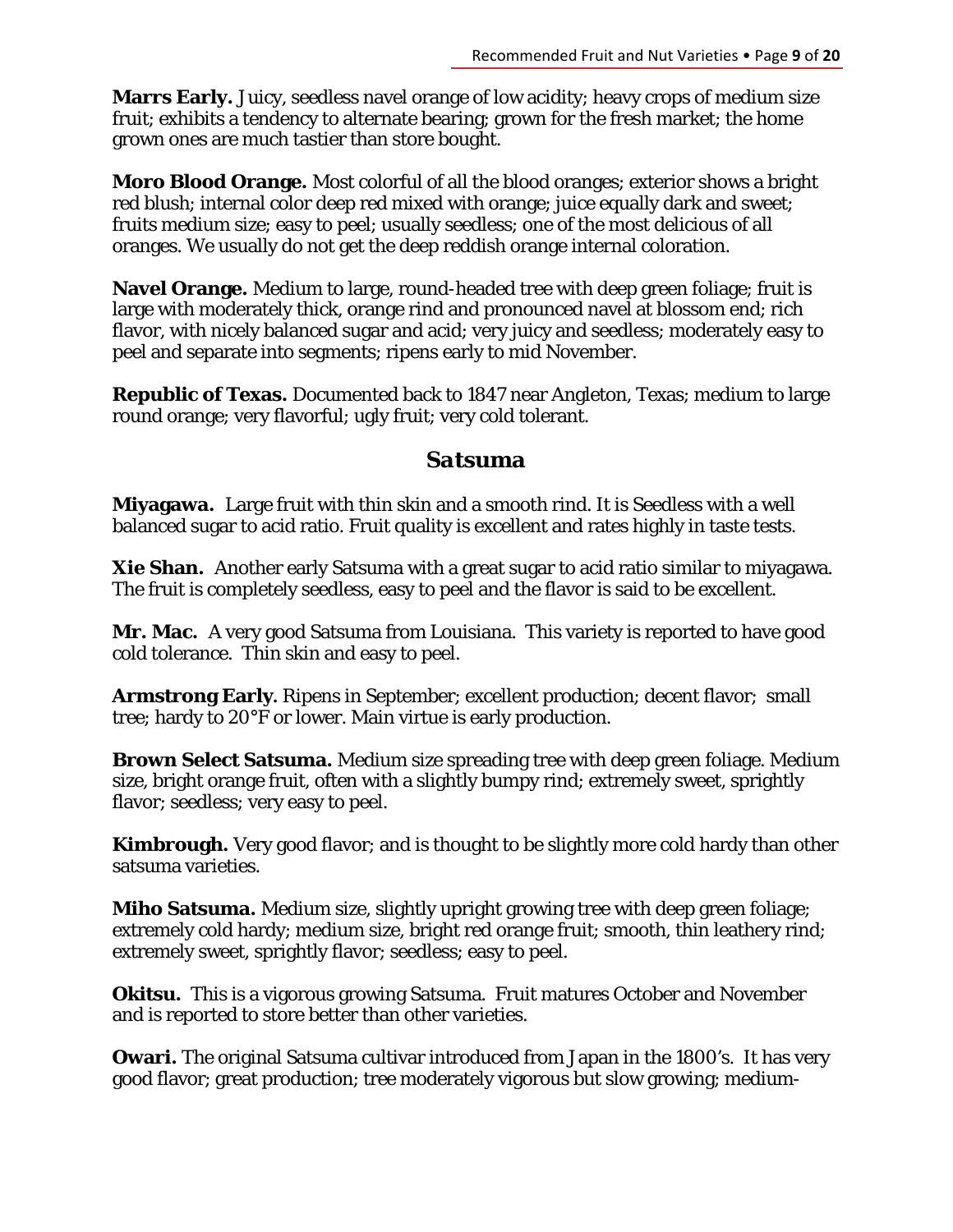small, spreading and drooping; hardy to 22°F or lower. This is the most widely grown Satsuma in Jefferson County.

**Satsuma BC2**. A delicious early maturing Satsuma; a seedling of "Armstrong Early," collected by Bonnie Childers; quite cold hardy, down into the low 20s.

**Seto Satsuma.** Medium size spreading tree with deep green foliage. Fruit is medium size, flat, bright red orange with a smooth thin rind; fruit has a good flavor and is seedless.

## *Miscellaneous Citrus*

**Chandler Pummelo.** Medium to large size tree with big, dark green, winged leaves; very, very large fruit that is typically roundish with a slightly pointed neck; rind is smooth, thick and yellow; flesh is pink, sweet and mostly seedless; ripens early to mid-November; holds well on the tree until January.

**Yuzu.** Fruits are acidic and moderately juicy with pleasant citrus aroma; can be used as a lemon substitute; grown as a rootstock for other citrus varieties and for its fruit; fruit shape is flattened and irregular with a yellow-orange skin.

**Bhuddas Hand.** An unusual looking fruit that resembles a hand with fingers. It is nearly all rind and pith with little pulp or juice. The fruit is very fragrant and the rind can be used to flavor foods. It makes a great conversation piece. This is a very cold sensitive plant.

# **Stone Fruit**

## *Peach*

*Peaches can be a demanding crop to grow in Jefferson County. They require a well drained soil. Even short periods of water saturated soil can lead to poor peach performance. Peaches require detailed pruning to keep the tree productive and at a manageable height. Peaches generally do best if grafted onto Nemaguard rootstock. Peaches are self fruitful.* 

**Earligrande.** Medium to large; yellow skin with a red blush; firm, excellent flavor, fine texture, yellow flesh; semi-freestone; heavy producer; excellent quality. 200 chill hours.

**Flordaking.** Medium size, yellow flesh; slight oval shaped peach with small tip and firm flesh; fruit ripens approximately 65–70 days after full bloom. 450 chill hours.

Galaxy. Known as a "flat," "saucer" or "doughnut-type" peach because of its round, squat appearance; has light cream skin with a red blush and white flesh. Chill hours are low, but it is too new on the market to have yet been determined. Might be difficult to find.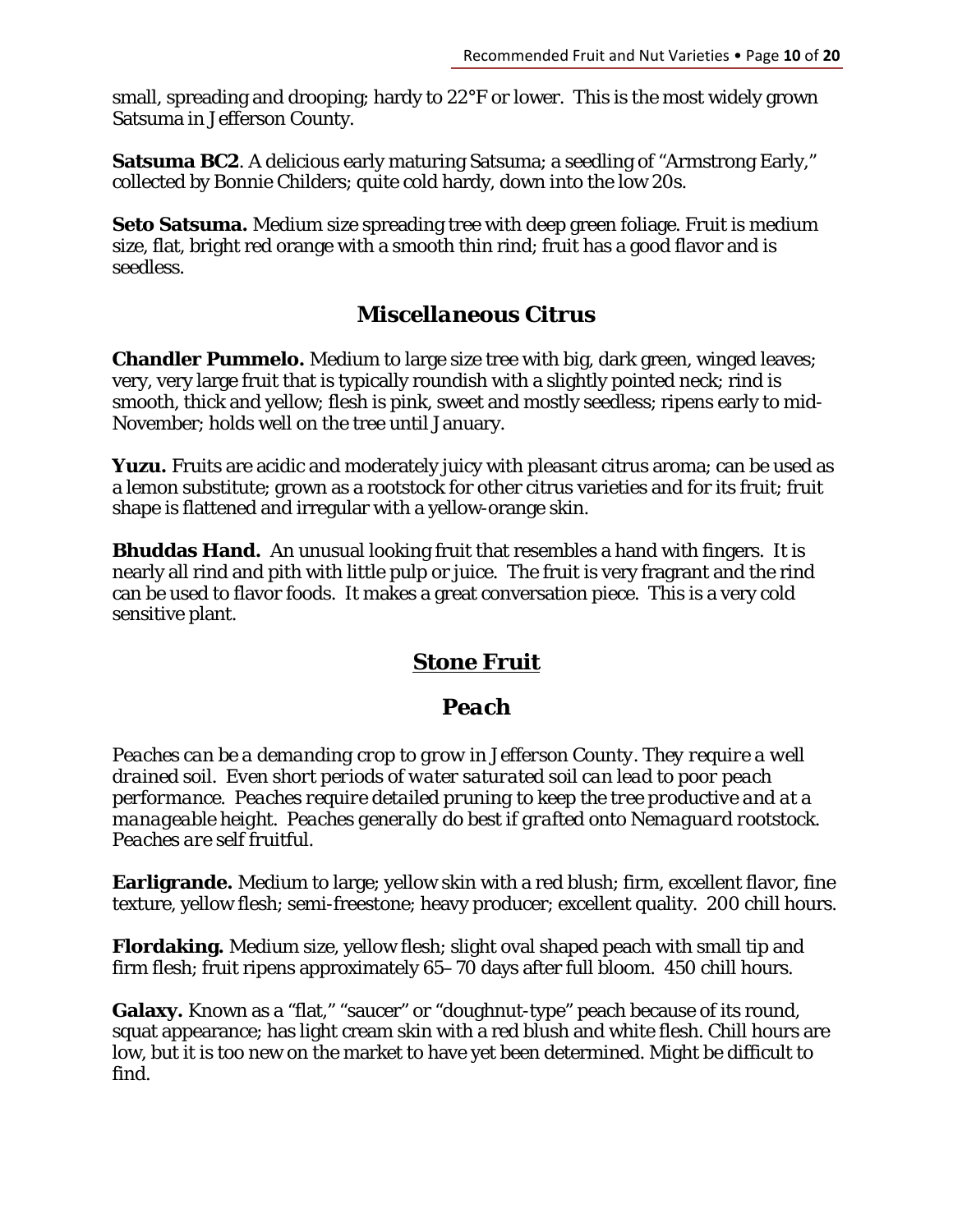La Feliciana. This is a yellow fleshed freestone peach. It is commonly found at local nurseries. It is a great peach for the south.

**Midpride.** Exceptional flavor and dessert quality; one of the best yellow freestone for warm winter climate of Jefferson County; midseason ripening; self-fruitful. 250 chill hours.

**Red Baron.** Showy double red blossoms; large, juicy, firm, richly flavored yellow freestone fruit; ripens from mid-June to mid-July; self-fruitful. 250–300 chill hours.

**Rio Grande.** Large freestone yellow flesh; ripens June to July; excellent peach for warmer areas of Texas. 450 chill hours.

**Sam Houston.** Texas A&M variety, low chill self fertile, does good in the South. Good quality yellow fleshed freestone. Ripens in June. Good peach. 500 chill hours.

**Tex King.** Large, firm yellow flesh; ripens May to June; Texas A&M introduction. 400 chill hours.

**Tex Star.** Yellow, semi-cling stone. This variety will sometimes produce fruit with a pointed tip. 300 chill hours.

**Tropic Beauty.** Early bearing, semi-freestone; good quality, sweet and juicy; self fruitful. 150 chill hours.

**Tropic Snow.** Excellent tasting, white meat freestone; pale yellow skin with red blush; large fruit that ripens in early May; self fruitful. 150–200 chill hours.

**Tropic Sweet.** Super quality; yellow meat, large and very sweet; productive, strong tree; self fruitful. 150 chill hours.

# *Nectarine*

*Nectarines are basically a peach without the fuzzy skin; which allows for their darker skin coloration. Many nectarine cultivars came from bud sports off of a peach tree. Nectarines are generally considered to be more prone to disease & insect damage than peaches.* 

**Arctic Star White.** Dark red skin, snow-white semi-freestone flesh; self-fruitful; low winter chilling requirement. 300 chill hours.

**Karla Rose.** White fleshed nectarine; listed at 600 chill hours but has reportedly done well in the Southeast Texas area.

**Panamint.** Attractive red-skinned yellow freestone; aromatic, intensely flavored, nice acid sugar balance; dependable; self fruitful. 250 chill hours.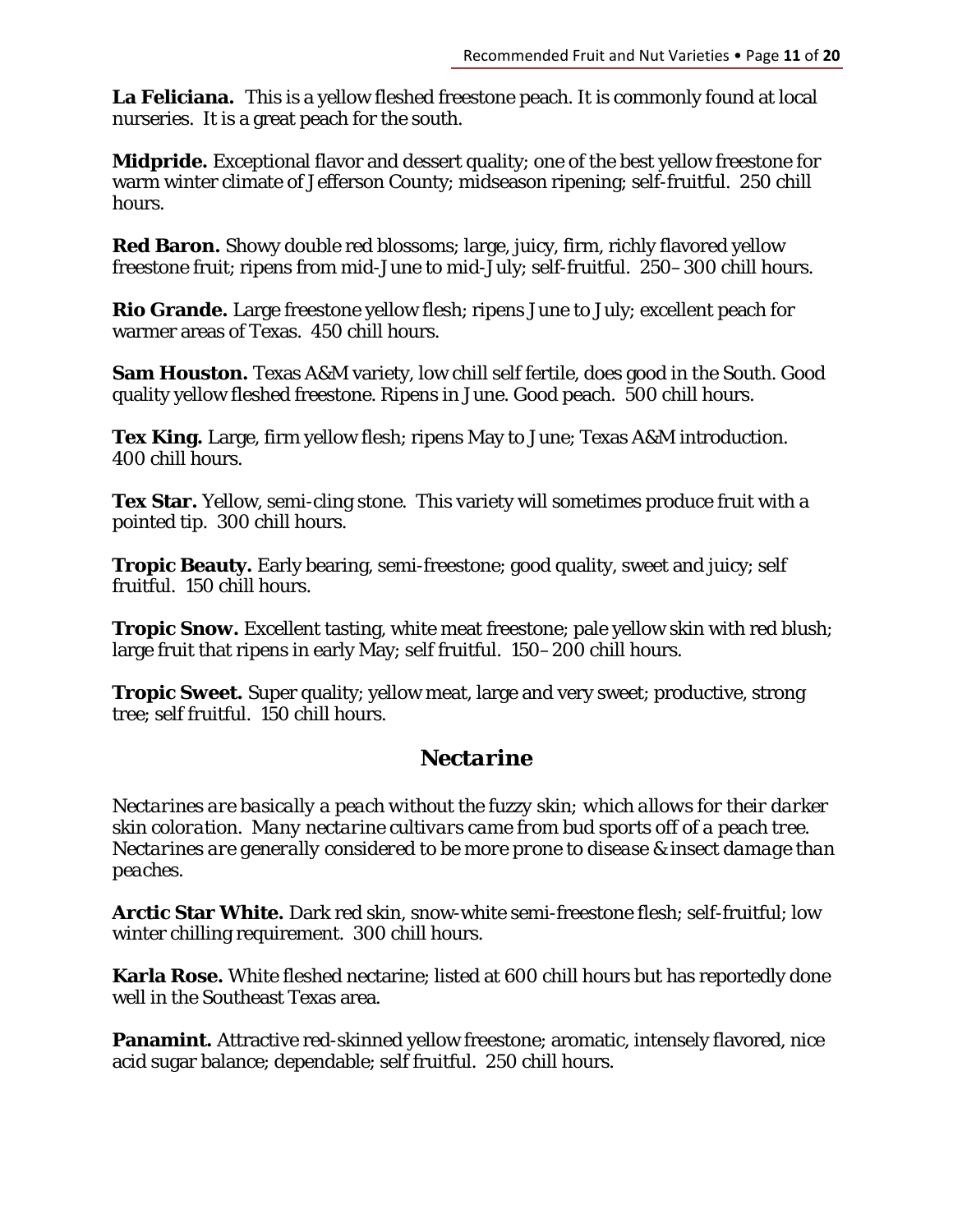**Sunmist.** A white fleshed nectarine; semi-clingstone variety with nicely shaped medium to large fruit; firm flesh; dull purple skin; highly resistant to bacterial spot. 300 chill hours.

**Sunraycer.** A nectarine from Australia; heavy fruiting, large, three-inch; yellow meat with good taste; high bud set with an excellent resistance to bacterial leaf spot. 275 chill hours.

#### *Plum*

*Plums are generally an easier fruit to grow than peaches or nectarines. Some varieties are self fruitful, but they will benefit by having a pollinator plant nearby. The biggest problem is bacterial canker. This disease is usually fatal and is best controlled by cleaning all pruning equipment prior to and after pruning each tree with chlorine bleach.* 

**Au Rosa.** Similar to Santa Rosa and has some disease resistance. Purplish red with amber colored flesh. 400 chill hours. This plum is out of the university of Alabama and there are many other varieties from them that look to be promising in Southeast Texas.

**Gulf Beauty.** Very early production; larger than Gulf Ruby; bright red skin; yellow flesh; very disease resistant; excellent production over a four to five week period; super quality. 250 chill hours.

**Gulf Blaze.** Released with Gulf Beauty; blooms about two weeks later than Gulf Beauty; light red skin, yellow flesh; production scattered over five to six weeks; excellent disease resistance; very good fresh eating. 250 chill hours.

**Gulf Rose.** Red fleshed plum; resistant to bacterial disease. 275 chill hours.

**Bruce.** This plum will produce for us, but it is not known as a quality plum.

**Methley.** Juicy, sweet, red flesh; mild flavor; reddish purple skin; harvest in June; attractive tree; heavy bearing and vigorous. 250 chill hours. Plant is usually available in Jefferson County.

**Santa Rosa.** A large purplish plum; amber-colored flesh; excellent quality fruit, is susceptible to bacterial canker. Fairly self fertile and a good pollinator for other varieties. 400 chill hours.

**Segundo.** A cross of wild and domesticated plums; tough and disease resistant; red skin and orange-red flesh. Clingstone; needs a pollinator; ripens mid-June. 450 chill hours.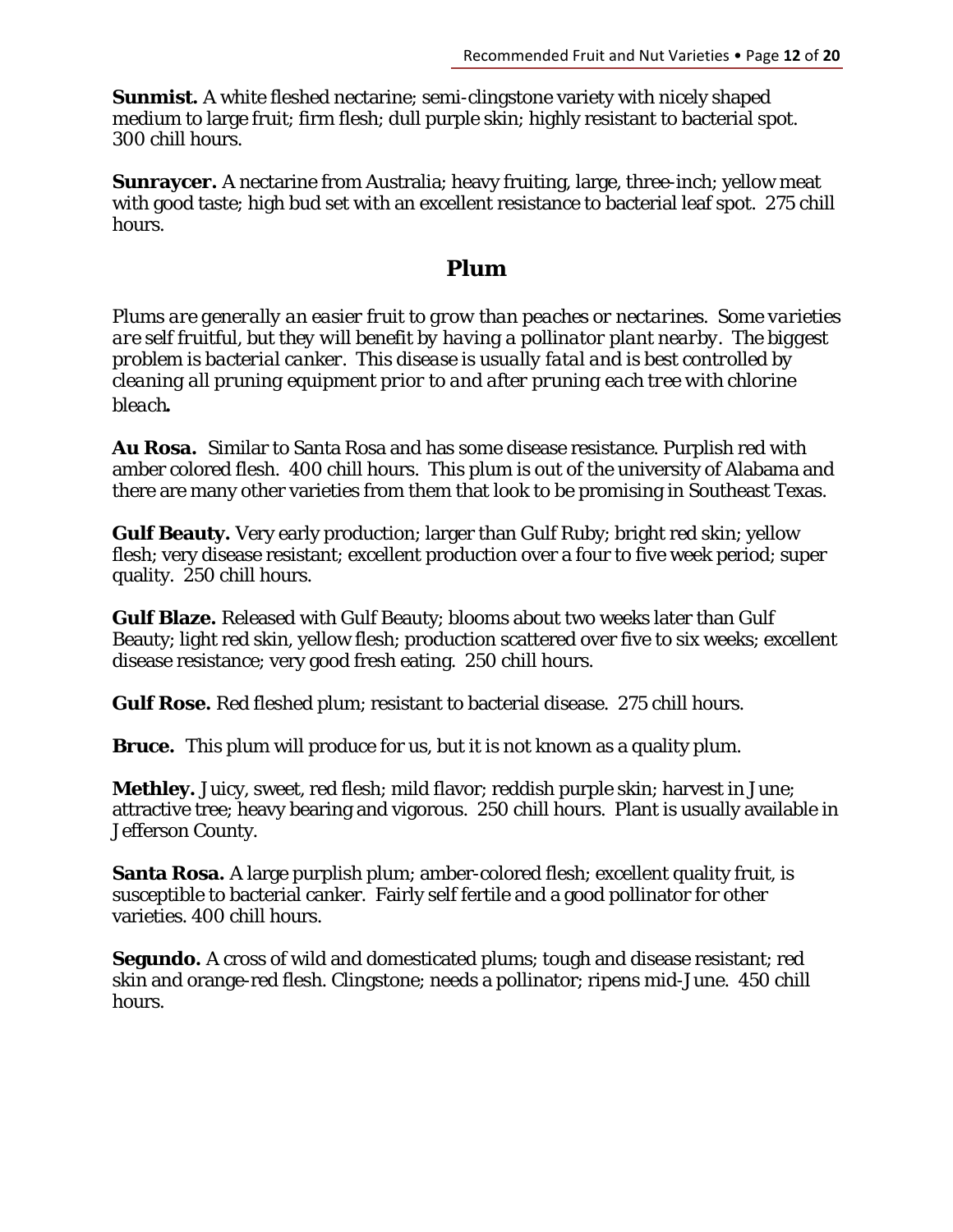#### **Grapes and Muscadines**

*Grapes are a little more demanding than other fruit. They require training, trellising or some type of support to grow well. The biggest problem facing grape growers in Southeast Texas is Pireces Disease. If you grow a susceptible variety, then be prepared for the grape plants to be relatively short lived. Bunch grapes are self fruitful.* 

*Muscadines are native to much of the Southeastern U.S. Some muscadine varieties produce only female flowers and must be planted with a self fruitful variety to ensure pollination. There are many varieties of muscadine, but only those that are known to perform will in Southeast Texas are discussed below.* 

#### *Muscadine*

**Black Beauty Muscadine.** 23 percent sugar; large fruit; skin edible; ripens uniformly; large cluster; very vigorous; one of the best black varieties; ripens mid to late season. Black skinned, female.

**Darlene Muscadine.** Bronze female; 24 percent sugar; the best of the bronze scuppernongs; consistently large size throughout vines; not erratic; melting pulp; excellent quality.

**Fry Muscadine.** Bronze female; 21 percent sugar; very large fruit and clusters; excellent quality even before fully ripe; ripens over whole season.

**Granny Val Muscadine.** Bronze self fertile; 16 percent sugar; high yield; excellent quality; ripens in mid to late season; very heavy producer.

**Carlos.** 16 percent sugar, Medium size, good quality, and is very productive. Bronze self fruitful.

**Cowart**. Large clusters of medium sized grapes; excellent flavor; very productive and ripens early in the season. 17 percent sugar, black skinned, self fruitful.

**Ison Muscadine.** Black self fertile; 19 percent sugar; very productive; ripens uniformly; large cluster; dry scar; early to midseason; very disease resistant.

**Pam.** Pam has some of the largest clusters of muscadine grapes. A very heavy bearing variety. The skin is considered to be more edible than other varieties. 21 percent sugar. Bronze skin, female variety.

**Magnolia.** This variety has produced some of the finest wine in the state**.** 15 percent sugar. Bronze skin, self fruitful.

**Rosa.** Rosa is considered one of the best of the red skinned muscadines. Has a sweet flavor, vigorous vine. Good for home use. 18 percent sugar. Female.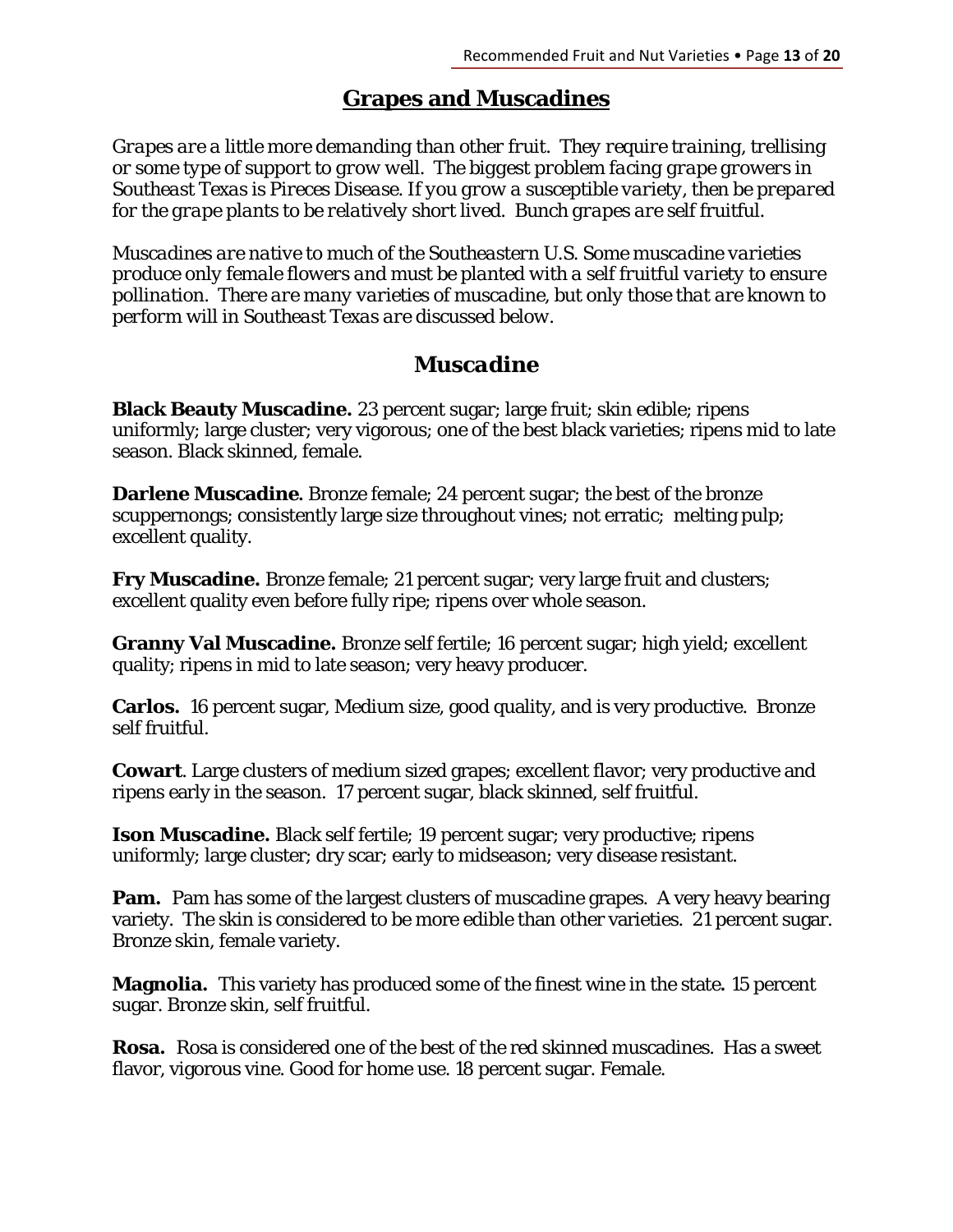**Scuppernong.** Scuppernong is a widely known muscadine. 17 percent sugar. It produces small clusters of medium size grapes. Bronze skin, female.

**Summit.** An older variety with excellent quality and production. 20 percent sugar. Red skin, female.

# *Bunch/Table Grapes*

**Mortensen Hardy.** Large grapes the size of a quarter; green with pink blush; excellent taste with few seeds; a vigorous vine; resistant to Pierce's disease.

**Himrod.** Small, white seedless; a cross of the Thompson seedless and Ontario; will grow and produce in more humid areas than the Thompson seedless.

**Flame Seedless.** A red skin seedless with firm flesh; very productive; good eating quality.

**Black Spanish/Lenoir.** A black skinned, very productive variety for wine or jelly production. Not regarded as a good fresh eating grape. Vigorous variety with some resistance to Pierces Disease.

**Blanc du Bois.** This is a white skinned variety. This variety has produced award winning wines. It is susceptible to anthracnose.

**Champanel.** Black skinned variety. It has small clusters of large, but poor quality grapes utilized for wine or jelly. It is good for arbors because it is very vigorous and disease resistant.

# *Fig*

*Figs are an excellent fruit for Southeast Texas. They are easy to care for and are a favorite fruit of many home gardeners. They do not like dry, hot weather and will drop their fruit if they become too stressed; however mulching and regular watering will help produce an ample harvest. Birds and varmints can sometimes be a nuisance.* 

**Alma.** Fig variety from Texas A&M. Ripens with a light yellow color. Good quality, fruit has a drop of honey in the eye, reducing damage from fruit beetles.

**Celeste.** One of the best for our area; purple-brown skin, pink flesh; medium fruit with excellent flavor; closed eye; very cold hardy. A great fig variety, sometimes called "Sugar Fig."

**Texas Everbearing.** Medium sized fig with a very sweet flesh.

Usually available in our area. Many of the Extension fruit experts tend to lump Texas Everbearing and Brown Turkey together as the same fig. However, for this publication they are listed as two distinct cultivars.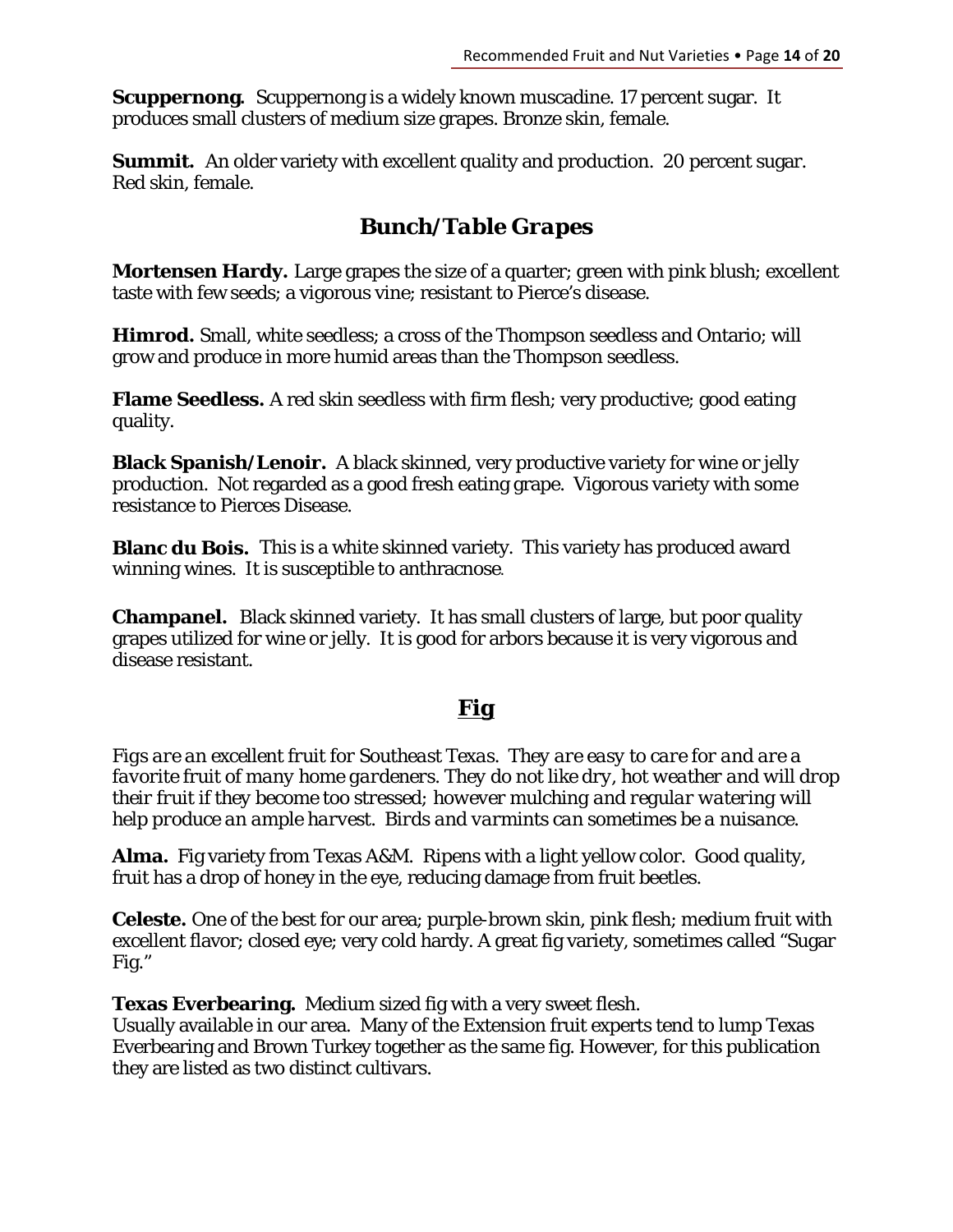**Brown Turkey**. This is a very popular fig variety in Southeast Texas. The figs are a medium to large size fruit. Brownish maroon skin. Flesh is sweet with a rich flavor.

**LSU Gold.** LSU release with great resistance to splitting. Fast grower and heavy producer of large, light yellow, very sweet figs. The yellow skin coloring is thought to reduce bird damage.

**LSU Purple.** LSU release; medium size; glossy reddish to dark purple; white flesh with light strawberry pulp; very good mild flavor; high sugar content; closed eye; very cold hardy and resistant to nematodes.

## **Pecan**

*Pecans are one of the more challenging fruit/nut trees for homeowners to grow. They require frequent, well timed sprayings for option health and production. However, they often get too large to spray effectively. It is generally recommended that homeowners plant a disease resistant variety and plan on growing them for the landscape purposes and plan on production only in those years when environmental conditions are favorable. Generally you need an early and late pollen shedding tree to ensure good pollination. However, we generally have enough trees in the area that pollination is not a problem.* 

**Choctaw.** High oil content; 60 percent kernel; thin hull; large, attractive; well adapted to Houston; the best "yard" tree; average 45 per pound; bears in late October.

**Jackson.** Outstanding; very large, high quality nut; averages 33 nuts per pound with 54 percent kernel; high disease resistance; bears early November in five to six years.

**Moreland.** A strictly first class pecan variety; nuts are medium-large, average 50 per pound, oblong, with a very thin shell; beautiful tree with large foliage; bears early September.

**Oconee.** Released in 1989 for use in the southern U.S. pecan belt; nut is elliptic with obtuse apex and base; round in cross section; large nut, 48 per pound, with 56 percent kernel; excellent survival rate when subjected to cold weather; excellent cracking quality.

**Pawnee.** Very large nut with high kernel percentage and early maturity in mid-September; good high density planting; average 40 per pound.

**Sumner.** Soft shell, early bearing, medium size and good quality nuts; suited for close space planting.

**Lakota.** Trees are vigorous, upright with strong limb angles and a wind-resistant tree structure. Very scab resistant. Shells easily to full halves. Nut is oblong oval with and acute point and rounded base (59 nuts per lb.) and 62% kernel.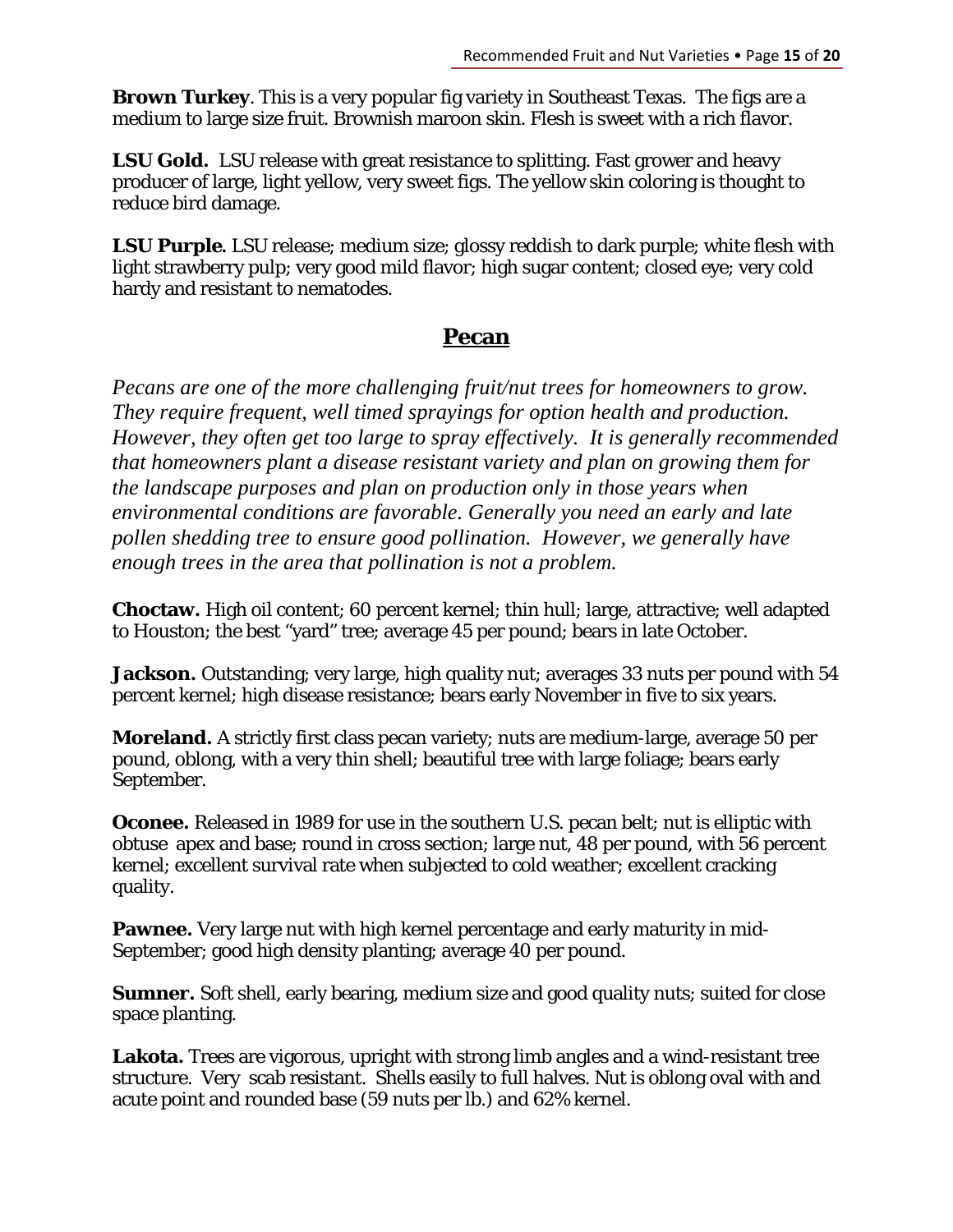**Nacono.** Nacono has very high nut quality, scab resistance, and excellent tree strength. Nuts are suitable for in-shell or shelling trade. Nut size is about 47 per pound and kernel percentage averages 56%. Upright tree growth.

**Desirable.** Large nut, cracks easily. Heavy producer and bears early. Disease resistant. Popular eastern variety. A good pecan and a great yard tree.

**Cheyenne.** The Cheyenne bears heavy and early after planting. The nuts are medium size (55-60 nuts per pound) and usually contain 57%-61% kernel. Thin shell and high quality kernel.

**Caddo.** A small, football shaped nut with excellent kernel quality. This variety is becoming more and more popular each season in orchards and home plantings. Very disease resistant, vigorous, upright grower. Eastern variety. 60 nuts per pound, 57% kernel.

## **Persimmon**

*Persimmons are a great fruit for the south. They have a minimum amount of insect & disease problems and are very decorative in the home orchard or landscape. There are astringent varieties that must be eaten only when fully ripe and non astringent varieties that can be eaten while still firm with full color. Persimmons are self fruitful.* 

**Eureka.** A vigorous producer; bright orange fruit, as large as tea cups; astringent until ripe; starts bearing around the third year; semi-dwarf tree.

**Fuyu.** Orange with light orange flesh; large, sweet tasting, flat shaped fruit; practically pest free; very hardy, attractive tree; firm, non-astringent; This is the most commonly planted persimmon in Southeast Texas. 200 chill hours.

**Tani Nashi.** Large, cone shaped fruit. Dark yellow when ripe. Usually seedless and makes a large tree.

**Hachiya.** Large acorn shaped fruit. Very attractive orange color. One of the most widely planted varieties. Astringent**.** 

**Ichikikei Jiro.** Flat, orange fruit with very good flavor, somewhat smaller than the Fuyu; fairly small tree; great for small yards; good quality; non-astringent.

**Matsomoto Wasefuyu.** Flat, orange fruit, fairly large; very good quality; very good production on a vigorous spreading tree; non-astringent.

**Saijo.** Small elongated fruit; sweet and juicy; medium size tree; fruit stores well; an early ripening, heavy producer; astringent.

**Suruga.** Red; semi-flat fruit; somewhat smaller than the Fuyu; very sweet, excellent taste; vigorous, slightly upright tree; non-astringent.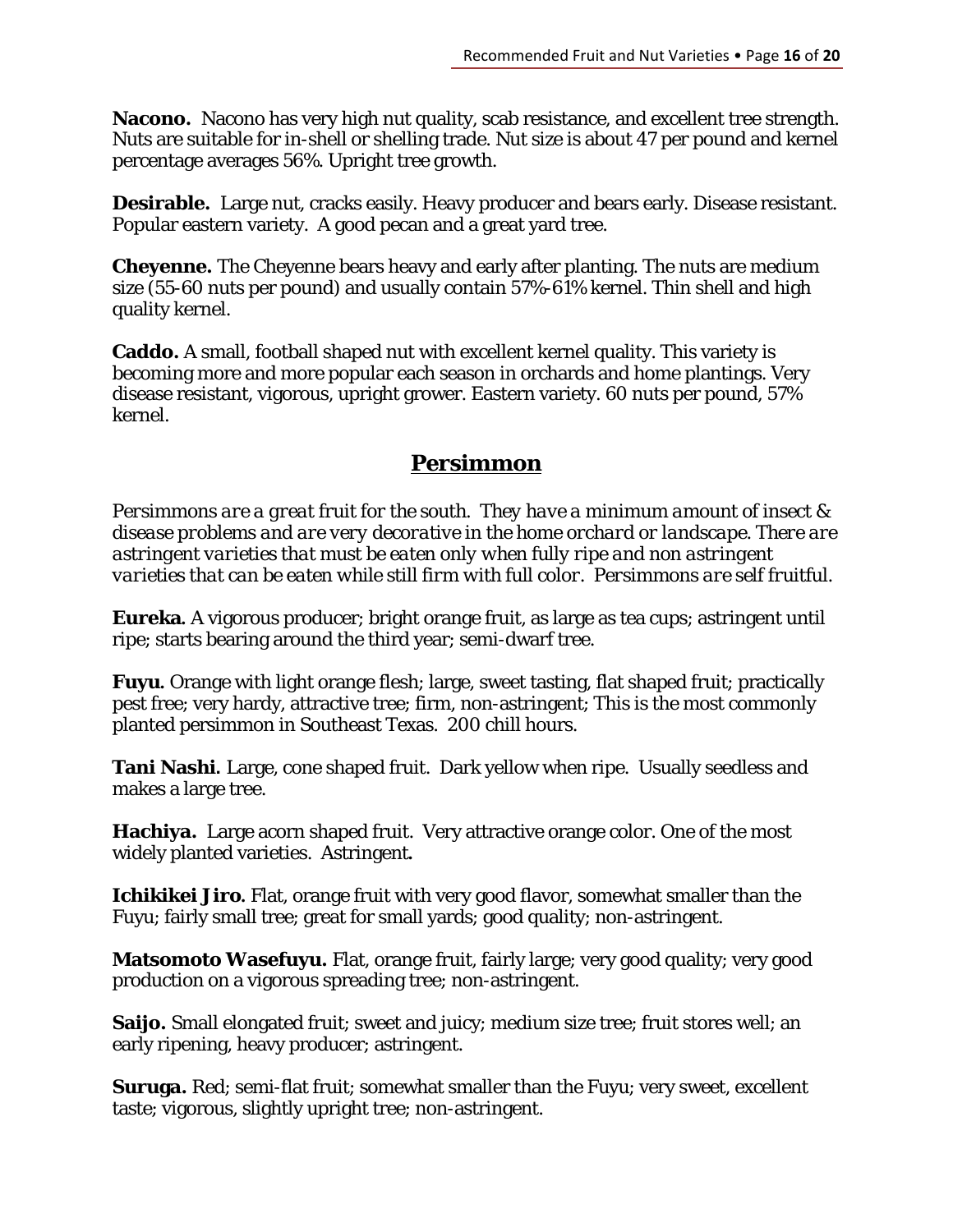**Tamopan.** This is one of the older varieties with a distinctive constricted band around the fruit. Astringent.

# **Strawberry**

*Strawberries are best grown in Jefferson County using the annual method. This means planting the plants each year in October, growing through winter, producing the crop, and removing the plants after harvest. Strawberries grow best in a sandy soil with a generous layer of mulch or black plastic to protect the shallow roots and keep the fruit off of the ground. One plant will generally produce one pint to one quart of fruit per season.* 

**Chandler.** One of the better varieties for the Gulf Coast. It is a productive and attractive berry with firm flesh. Quality is good.

**Camarosa.** Developed by the University of California. A little earlier than Chandler with more firmness, well-shaped fruit fair to good quality. One of the leading commercial varieties in the Southeastern States.

**Sweet Charlie.** Developed by the University of Florida. Early maturing, short fruiting period, light red berries, good to fair quality.

**Camino Real.** Developed by the University of California. Later than Camarosa, produces large to extra large berries, firm, good-shaped fruit with good quality.

**Sequoia.** Large high quality berries, but the production is usually lower than other varieties. The berries are soft and do not store or ship well.

**Selva.** A vigorous variety, that produces in the early spring. The quality is good.

# **Miscellaneous Fruit & Nuts**

# *Jujube*

*Jujubes are an easy to grow fruit that are sometimes known as a Chinese date. The fruit are small and the taste is reminiscent of an apple when fresh. They can be candied to make a date substitute. The tree can grow 25 to 30 ft tall and has attractive glossy green foliage and tiny yellow flowers. The trees do have thorns. They are self fruitful.* 

**Tiger Tooth.** Considered one of the best jujubes out there; vigorous tree; long fruit has crisp texture like an apple; mild flavor; quite sweet; a heavy producer every year.

Li. Fruit is almost round, three to four inches long; ripens well on kitchen counter or in the refrigerator; heavy producer. Some like to eat this cultivar green straight off the tree,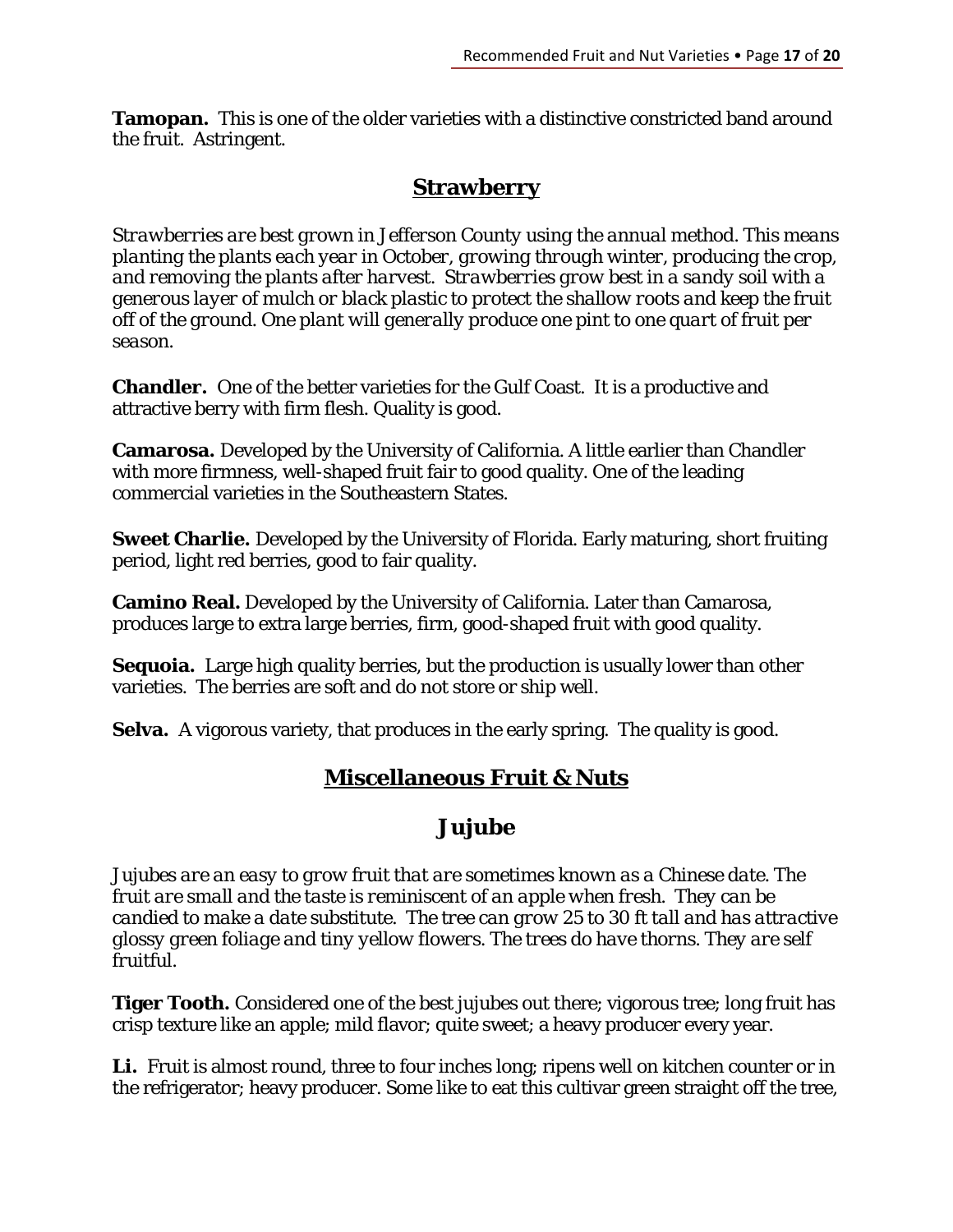but most prefer to pick the fruit when amber spots appear or wait until the fruit is completely brown.

Lang. Lang is the most widely grown named variety in Texas. It produces heavy crops of large pear shaped fruit that matures ahead of the Li variety. Lang produces a more spreading tree than other jujube trees.

**So.** An unusually shaped and contorted tree with good fruit, but is not a heavy bearer.

**Sherwood.** An upright tree with very large jujubes; sets heavily when other jujubes are nearby or grafted to it.

# *Mulberry*

*There are many unnamed/wild cultivars of mulberry. Some species are native, while others were introduced from Asia. Mulberry trees can be grown as a landscape tree, but they will also produce fruit that resembles a blackberry, 1 to 1½ inches long. A few named mulberry cultivars exist, but you will most likely have to use a mail order source to get them, or just grow a wild mulberry.* 

**Pakistan.** Long (three inches), firm, red to black, sweet fruit; non-staining juice; month-long early summer harvest; fruit used fresh and for pies, jams, and jellies; large, vigorous, disease resistant tree.

**Illinois Everbearing.** Produces abundance of highly flavored, large, red fruit that turns black when ripe. The fruit is known to stain surfaces that it falls on.

**Shangri La.** This variety comes from Florida**.** Large black fruit with huge heartshaped leaves. Bears fruit earlier than other varieties.

# *Paw Paw*

*Paw Paws grow wild from Michigan to Florida, but they are not readily available in nurseries. Try nurseries that specialize in native plants and ask for paw paws that originated in a similar climate. A Michigan pawpaw would not be at home in Texas. Paw paws are slow growing, deciduous, pyramidal shaped trees. You need at least two trees for pollination. There are many varieties, but their performance in the gulf coast is not widely known.* 

**Mango Paw Paw.** Large and very delicious with yellow flesh reminiscent of a mango; lower chill than other paw paws. This one came out of Georgia and is sometimes found from mail order nurseries in the southern states.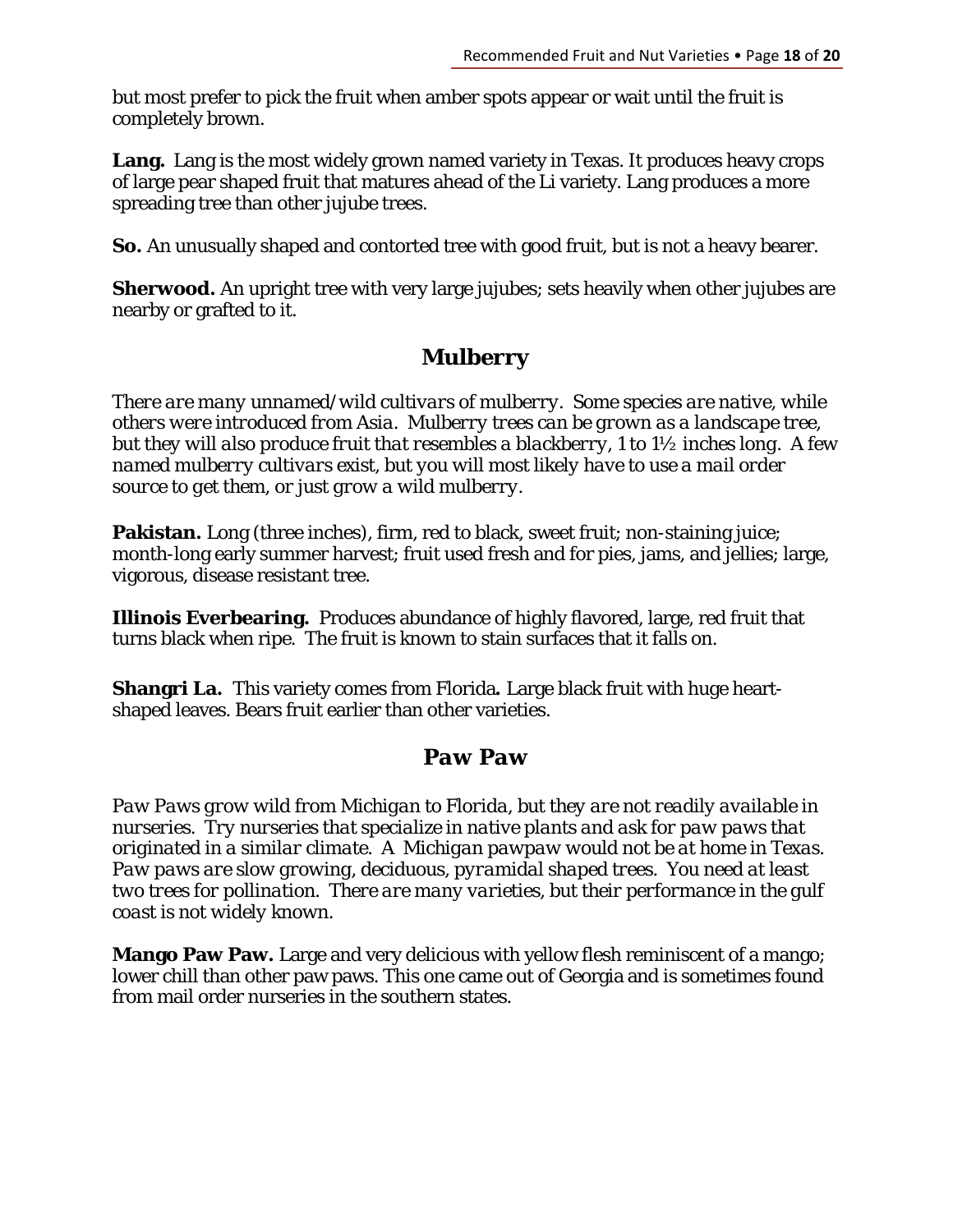#### *Pomegranate*

*Pomegranates have become popular in recent years for their health benefits, landscape use, as well as backyard fruit production. Once established they are a low maintenance plant. Pomegranates are self fertile.* 

**Fleishman.** Large rounded fruit. Very sweet flavor, seeds are relatively soft, good quality.

**Cloud.** From the University of California, Davis; medium size fruit with a green-red color; juice sweet and white.

**Sweet.** Large, round, light red; very sweet; a very good producer; good ornamental shrub.

**Wonderful.** Produces a large, dark red skinned fruit. It is juicy and has a good flavor. This variety is widely found in nurseries.

## *Avocado*

*Avocados are a delicious fruit that can occasionally be grown successfully in Southeast Texas. Many people have planted seeds from grocery store avocados and have had varying degrees of success, but more often than not, the tree fails due to cold weather or improper care.* 

**Hass.** Hass Avocado sometimes spelled Haas, is the most popular avocado variety in California. It can be grown successfully here, but needs to be protected from the cold. Consistent success with avocados has proven difficult in Jefferson County. Life expectancy of the tree is usually short due to freeze damage. A single tree should yield fruit, but yields will be greater if more than one tree is present.

# *Olive*

*There is a lot of interest in growing olives in Texas. Olives tend to grow better in Southwestern Texas, but they can be grown in our area. Our high rainfall, acid soil, and occasional freezes are not ideal conditions for growing olives. However, bearing olive trees have been grown in Southeast Texas. Most olive varieties are self fertile, but increased production often results from cross pollination.*

**Arbequina.** A Spanish olive of medium brown color. Often cited as one of the best olives for Texas. Fruit is about the size of a dime. Can get 12-15ft tall. Brine cured for eating and pressed for making excellent olive oil.

**Mission**. Size of a quarter, ripens to black, can get 20 ft tall; can be used for olive oil or processed for table olives.

**Chemlali.** Can get over 20ft, ripens to a shade of black. It is mostly grown for its oil, rather than processing for table olives. Self fertile.